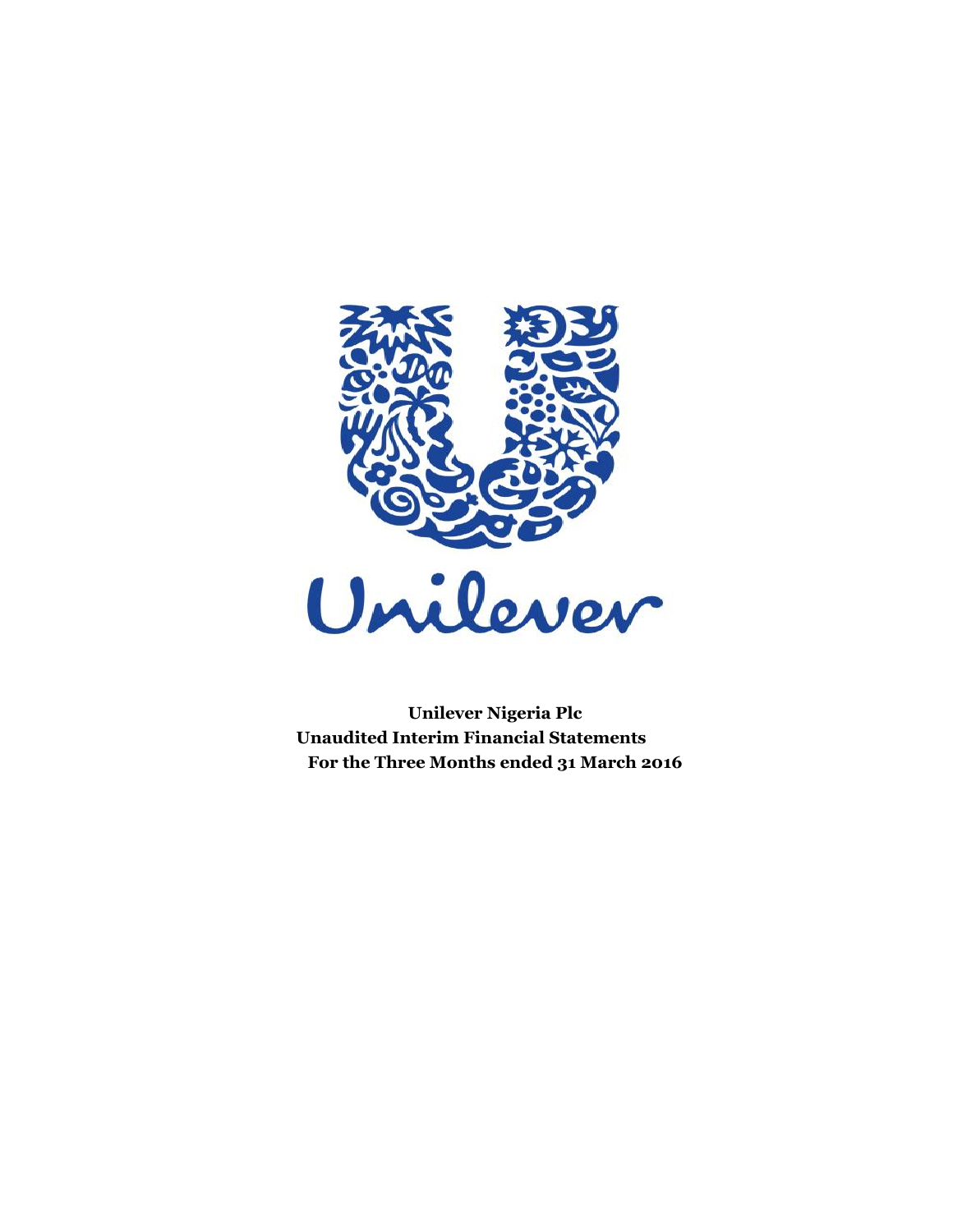| <b>Contents</b>                           | Page           |
|-------------------------------------------|----------------|
| - Income statement                        | $\overline{2}$ |
| - Statement of other comprehensive income | 3              |
| - Statement of financial position         | $4 - 5$        |
| - Statement of changes in equity          | 6              |
| - Statement of cash flows                 | 7              |
| - Notes to the financial statements       | 8              |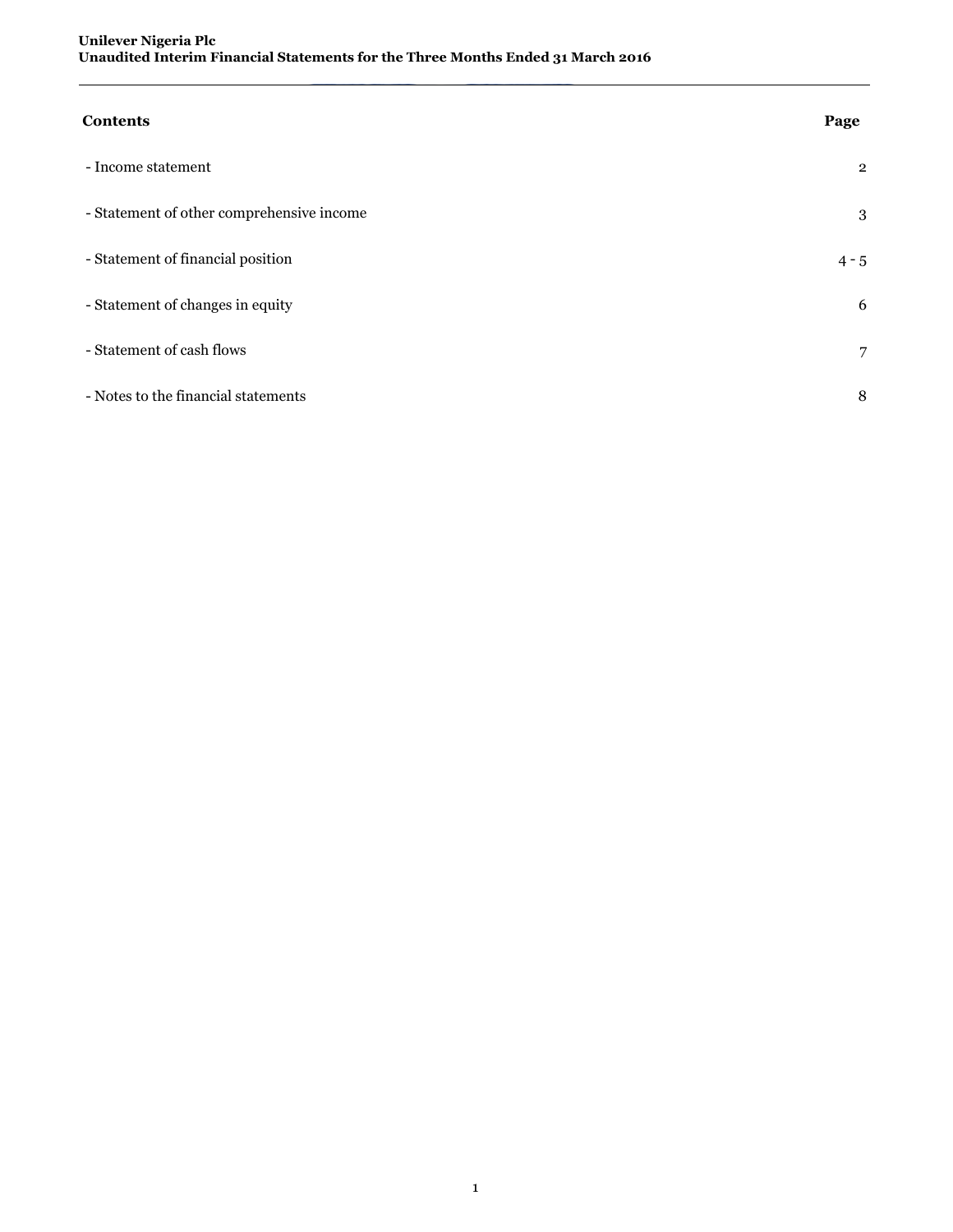# **Income Statement For three months ended 31 March 2016**

|                                                                                                               | <b>Note</b> | 2016<br>$N'$ 000 | 2015<br>$N'$ 000 |
|---------------------------------------------------------------------------------------------------------------|-------------|------------------|------------------|
| Revenue                                                                                                       | 6           | 16,782,159       | 14,910,995       |
| Cost of sales                                                                                                 |             | (10,749,571)     | (9,849,240)      |
| <b>Gross profit</b>                                                                                           |             | 6,032,588        | 5,061,755        |
| Selling and distribution expenses                                                                             |             | (770, 280)       | (619, 174)       |
| Marketing and administrative expenses                                                                         | 7           | (3,354,509)      | (2,871,290)      |
| Profit on disposal of property, plant and equipment                                                           |             |                  | 50,690           |
| <b>Operating profit</b>                                                                                       |             | 1,907,799        | 1,621,981        |
| Finance income                                                                                                |             | 57,179           | 60,670           |
| Finance costs                                                                                                 |             | (545, 676)       | (817,909)        |
| <b>Profit before taxation</b>                                                                                 |             | 1,419,302        | 864,742          |
| Taxation                                                                                                      | 8           | (377, 898)       | (274, 294)       |
| Profit for the period                                                                                         |             | 1,041,404        | 590,448          |
| Attributable to:                                                                                              |             |                  |                  |
| <b>Equity holders</b>                                                                                         |             | 1,041,404        | 590,448          |
| Earnings per share for profit attributable to equity holders:<br>Basic and diluted earnings per share (Naira) | 12          | 0.28             | 0.16             |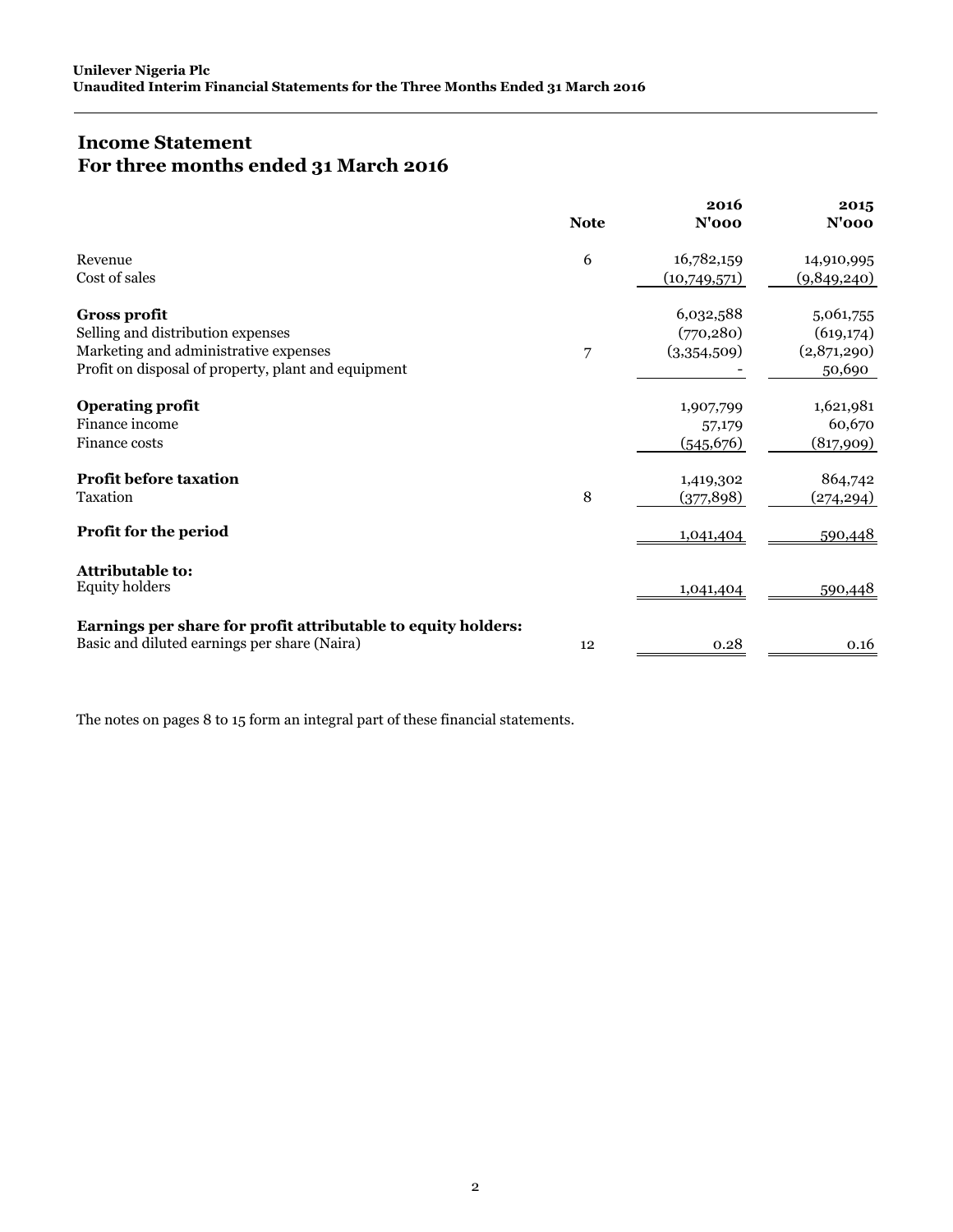# **Statement of Other Comprehensive Income For three months ended 31 March 2016**

|                                                          | <b>Note</b> | 2016<br>$N'$ 000 | 2015<br>$N'$ 000 |
|----------------------------------------------------------|-------------|------------------|------------------|
| Items that will not be reclassified to income statement: |             |                  |                  |
| Remeasurement on post employment benefit obligations     |             |                  |                  |
| Tax effect                                               |             |                  |                  |
| Other comprehensive income                               |             |                  |                  |
| Profit for the period                                    |             | 1,041,404        | 590,448          |
| <b>Total comprehensive income</b>                        |             | 1,041,404        | 590,448          |
| <b>Attributable to:</b>                                  |             |                  |                  |
| <b>Equity holders</b>                                    |             | 1,041,404        | 590,448          |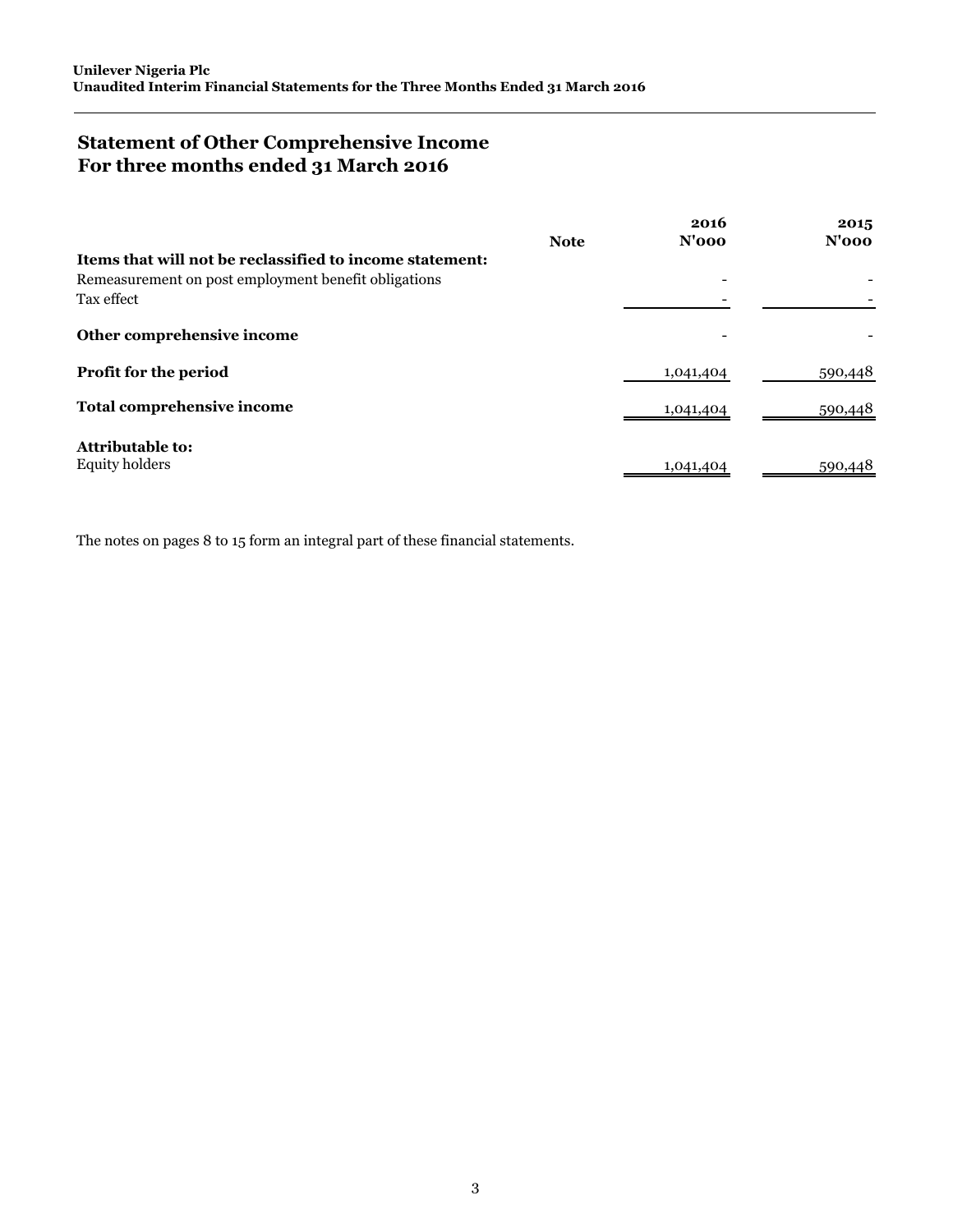## **Statement of Financial Position As at 31 March 2016**

|                                |             | 31 March     | 31 December |
|--------------------------------|-------------|--------------|-------------|
|                                | <b>Note</b> | 2016         | 2015        |
|                                |             | $N'$ 000     | $N'$ 000    |
| <b>Assets</b>                  |             |              |             |
| <b>Non-current assets</b>      |             |              |             |
| Property, plant and equipment  | 9           | 26, 258, 717 | 27,368,919  |
| Intangible assets              |             | 1,110,119    | 1,168,581   |
| Other non-current assets       |             | 114,475      | 208,809     |
| Employee loan receivable       |             | 110,103      | 127,979     |
| Retirement benefit surplus     | 14          | 320,262      | 290,382     |
|                                |             | 27,913,676   | 29,164,670  |
| <b>Current assets</b>          |             |              |             |
| Assets held for sale           |             | 171,411      | 171,411     |
| Inventories                    | 10          | 4,799,910    | 6,173,113   |
| Trade and other receivables    | 11          | 11,849,672   | 10,142,845  |
| Employee loan receivable       |             | 73,300       | 85,201      |
| Cash and bank balances         | 12          | 4,948,954    | 4,435,244   |
|                                |             | 21,843,247   | 21,007,814  |
| <b>Total assets</b>            |             | 49,756,923   | 50,172,484  |
| Liabilities                    |             |              |             |
| <b>Current liabilities</b>     |             |              |             |
| Trade and other payables       | 13          | 23,073,869   | 22,542,842  |
| Income tax                     |             | 233,335      | 159,840     |
| <b>Bank</b> overdrafts         | 12          | 4,206,779    | 4,535,672   |
| Loans and borrowings           |             | 5,212,689    | 7,426,543   |
| Deferred income                |             | 32,756       | 32,756      |
|                                |             | 32,759,428   | 34,697,653  |
| <b>Non-current liabilities</b> |             |              |             |
| Deferred tax liabilities       |             | 3,364,995    | 3,060,591   |
| Retirement benefit obligations | 14          | 3,402,871    | 3,369,353   |
| Long service award obligations | 14          | 282,125      | 266,548     |
| Other employee benefits        |             | 93,060       | 88,494      |
| Deferred income                |             | 87,348       | 95,537      |
| Loans and borrowings           |             | 722,439      | 591,055     |
|                                |             | 7,952,838    | 7,471,578   |
| <b>Total liabilities</b>       |             | 40,712,266   | 42,169,231  |
|                                |             |              |             |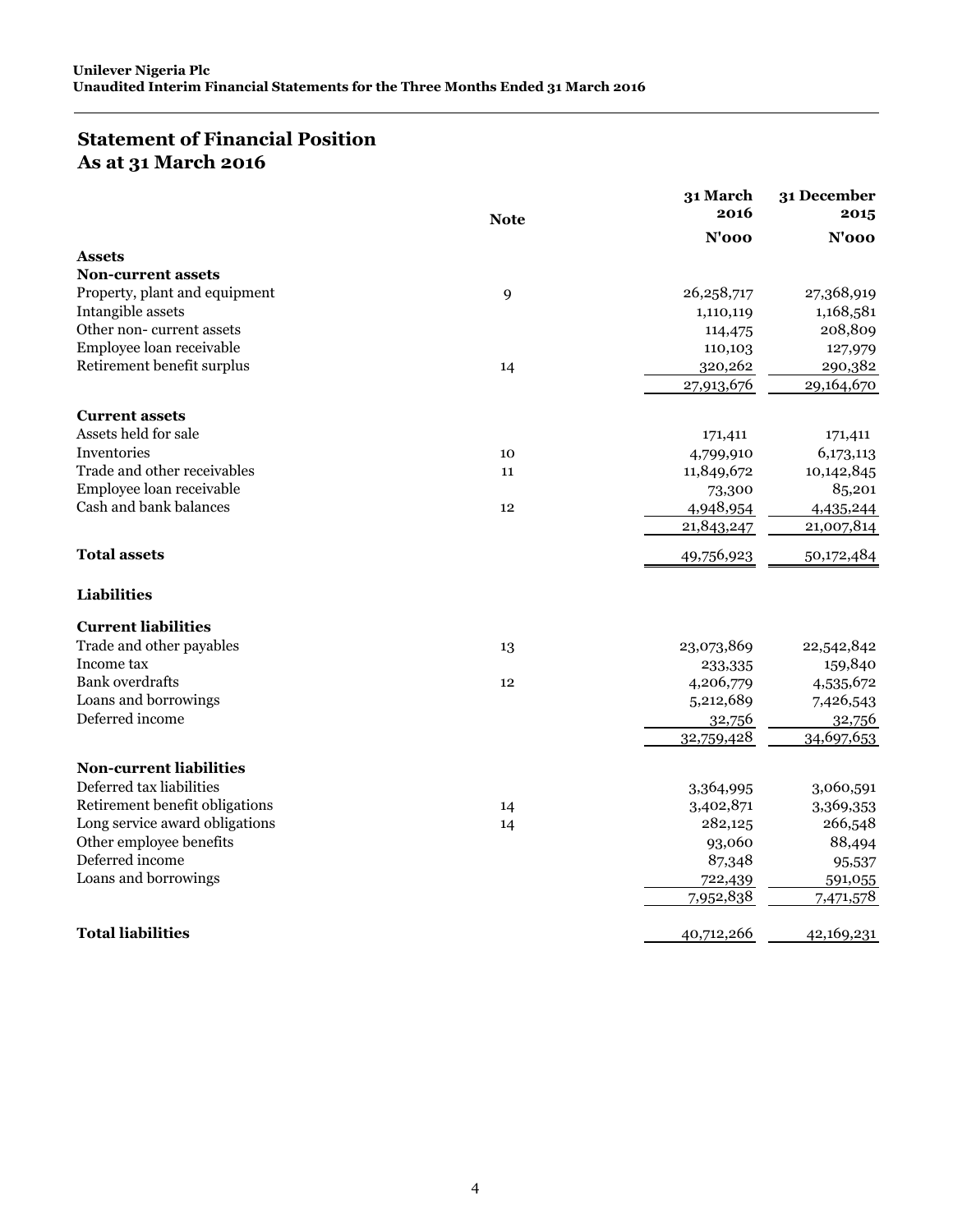## **Statement of Financial Position (continued) As at 31 March 2016**

|                                     | <b>Note</b> | 31 March<br>2016<br>$N'$ 000 | 31 December<br>2015<br>N'ooo |
|-------------------------------------|-------------|------------------------------|------------------------------|
| <b>Equity</b>                       |             |                              |                              |
| Ordinary share capital              | 17          | 1,891,649                    | 1,891,649                    |
| Share premium                       | 17          | 45,717                       | 45,717                       |
| Retained earnings                   |             | 7,107,291                    | 6,065,887                    |
| <b>Total equity</b>                 |             | 9,044,657                    | 8,003,253                    |
| <b>Total equity and liabilities</b> |             | 49,756,923                   | 50,172,484                   |

The financial statements on pages 2 to 15 were approved for issue by the Board of Directors on 14 April 2016 and signed on its behalf by:

His Majesty N.A. Achebe CFR, MNI Yaw Nsarkoh Adesola Sotande-Peters Chairman Managing Director Finance Director FRC/2013/NIM/00000001568 FRC/2014/IODN/00000007035 FRC/2015/ICAN/00000010834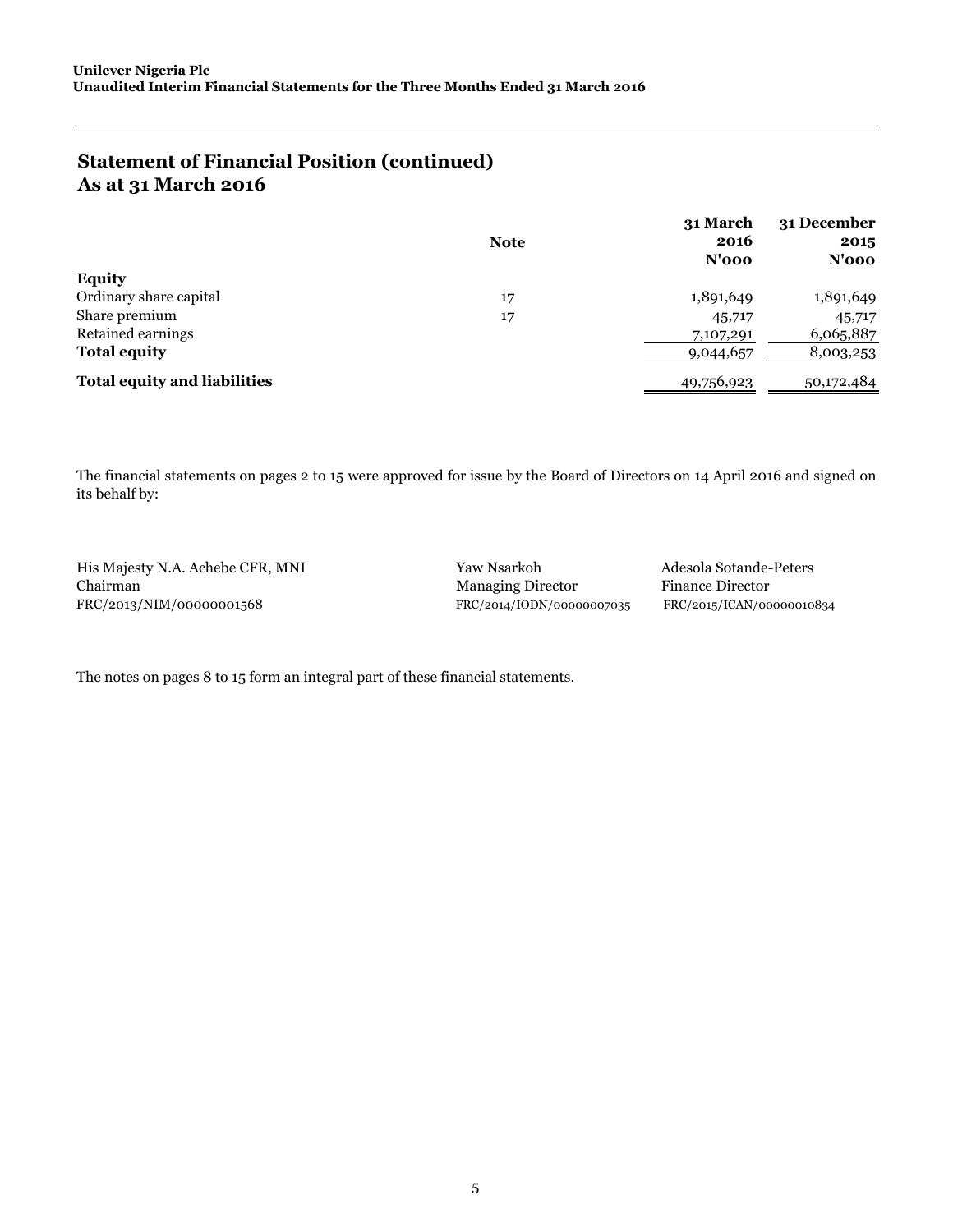# **Statement of Changes in Equity For three months ended 31 March 2016**

|                                                                                                   | <b>Share</b><br>capital<br>$N'$ 000 | <b>Share</b><br>premium<br>$N'$ 000 | <b>Retained</b><br>earnings<br>$N'$ 000 | Total<br>$N'$ 000 |
|---------------------------------------------------------------------------------------------------|-------------------------------------|-------------------------------------|-----------------------------------------|-------------------|
| Balance at 1 January 2015                                                                         | 1,891,649                           | 45,717                              | 5,541,442                               | 7,478,808         |
| Total comprehensive income for the period                                                         |                                     |                                     |                                         |                   |
| Profit for the period                                                                             |                                     |                                     | 590,448                                 | 590,448           |
| Other comprehensive income<br>Remeasurement on post employment benefit obligations,<br>net of tax |                                     |                                     |                                         |                   |
|                                                                                                   |                                     |                                     | 590,448                                 | 590,448           |
| <b>Transactions with owners</b><br>Dividend declared                                              |                                     |                                     |                                         |                   |
| Balance at 31 March 2015                                                                          | 1,891,649                           | 45,717                              | 6,131,890                               | 8,069,256         |
| Balance at 1 January 2016                                                                         | 1,891,649                           | 45,717                              | 6,065,887                               | 8,003,253         |
| Total comprehensive income for the period                                                         |                                     |                                     |                                         |                   |
| Profit for the period                                                                             |                                     |                                     | 1,041,404                               | 1,041,404         |
| Other comprehensive income<br>Remeasurement on post employment benefit obligations,<br>net of tax |                                     |                                     |                                         |                   |
|                                                                                                   |                                     |                                     | 1,041,404                               | 1,041,404         |
| <b>Transactions with owners</b><br>Dividend declared                                              |                                     |                                     |                                         |                   |
| Balance at 31 March 2016                                                                          | 1,891,649                           | 45,717                              | 7,107,291                               | 9,044,657         |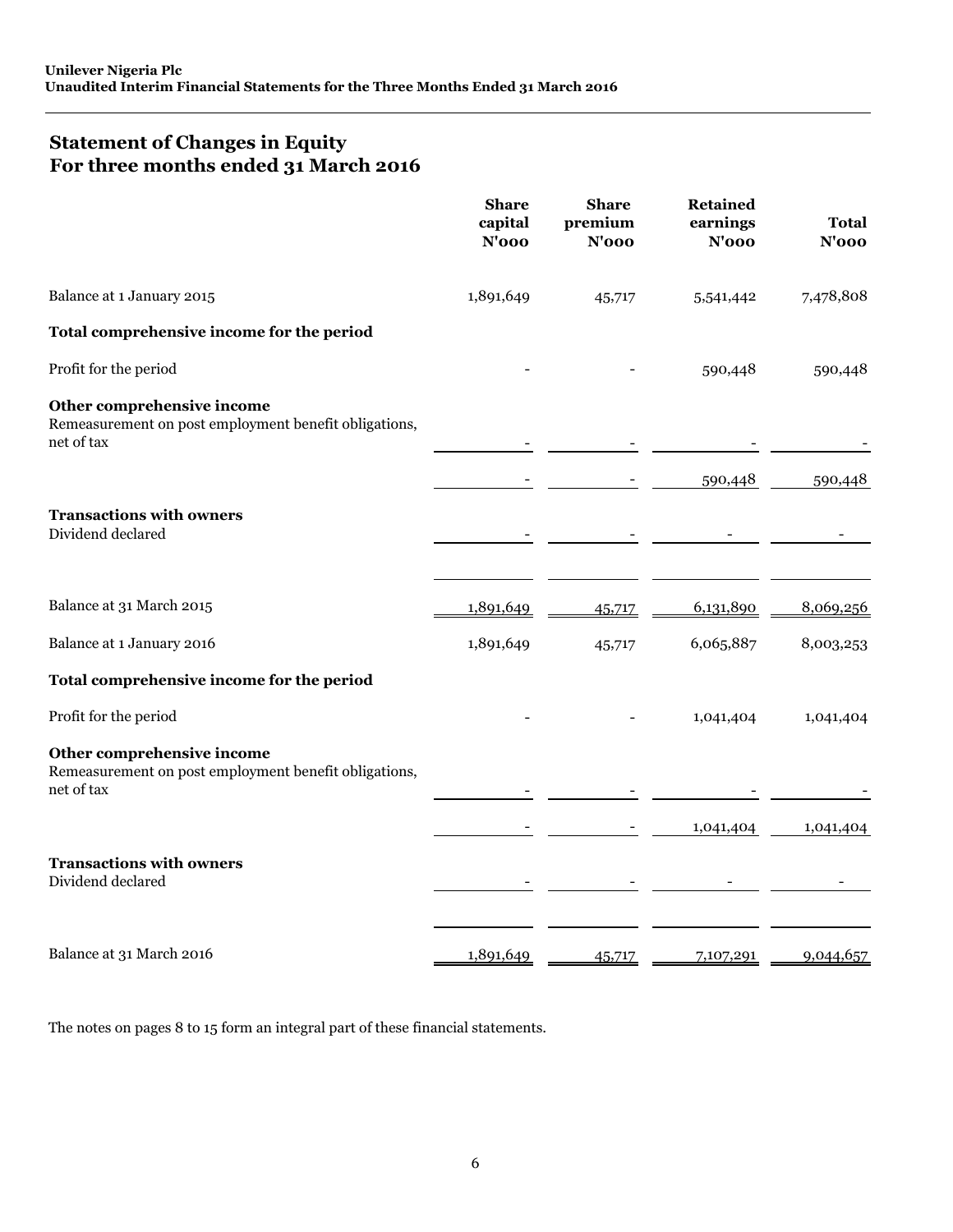## **Statement of Cash Flows For three months ended 31 March 2016**

|                                                                           | <b>Note</b> | 2016<br>$N'$ 000 | 2015<br>$N'$ 000 |
|---------------------------------------------------------------------------|-------------|------------------|------------------|
| <b>Cash flows from operating activities</b>                               |             |                  |                  |
| Cash generated from operations                                            | 15          | 3,649,952        | 2,678,186        |
| Retirement benefits paid                                                  |             | (152,794)        | (187, 873)       |
| Long service award obligations paid                                       |             | (1,571)          | (600)            |
| Tax paid                                                                  |             |                  |                  |
| Net cash flow generated from operating activities                         |             | 3,495,587        | 2,489,713        |
| <b>Cash flows from investing activities</b>                               |             |                  |                  |
| Interest received                                                         |             | 57,179           | 60,670           |
| Purchase of intangible assets                                             |             |                  |                  |
| Purchase of property, plant and equipment                                 | 9           | (78, 467)        | (2,768,719)      |
| Proceeds from sale of property, plant and equipment                       |             |                  | 51,387           |
| Net cash used in investing activities                                     |             | (21, 288)        | (2,656,662)      |
| <b>Cash flows from financing activities</b><br>Drawdown of long-term loan |             |                  |                  |
| Repayment of long-term loan                                               |             | (103, 034)       | (96, 045)        |
| Interest payment                                                          |             | (528, 662)       | (801, 824)       |
|                                                                           |             |                  |                  |
| Net cash flow used in financing activities                                |             | (631, 696)       | (897, 869)       |
|                                                                           |             |                  |                  |
| Net increase/(decrease) in cash and cash equivalents                      |             | 2,842,603        | (1,064,818)      |
| Cash and cash equivalents at the beginning of the period                  |             | (7,100,428)      | (14, 218, 479)   |
| Cash and cash equivalents at the end of the period                        | 12          | (4,257,825)      | (15, 283, 297)   |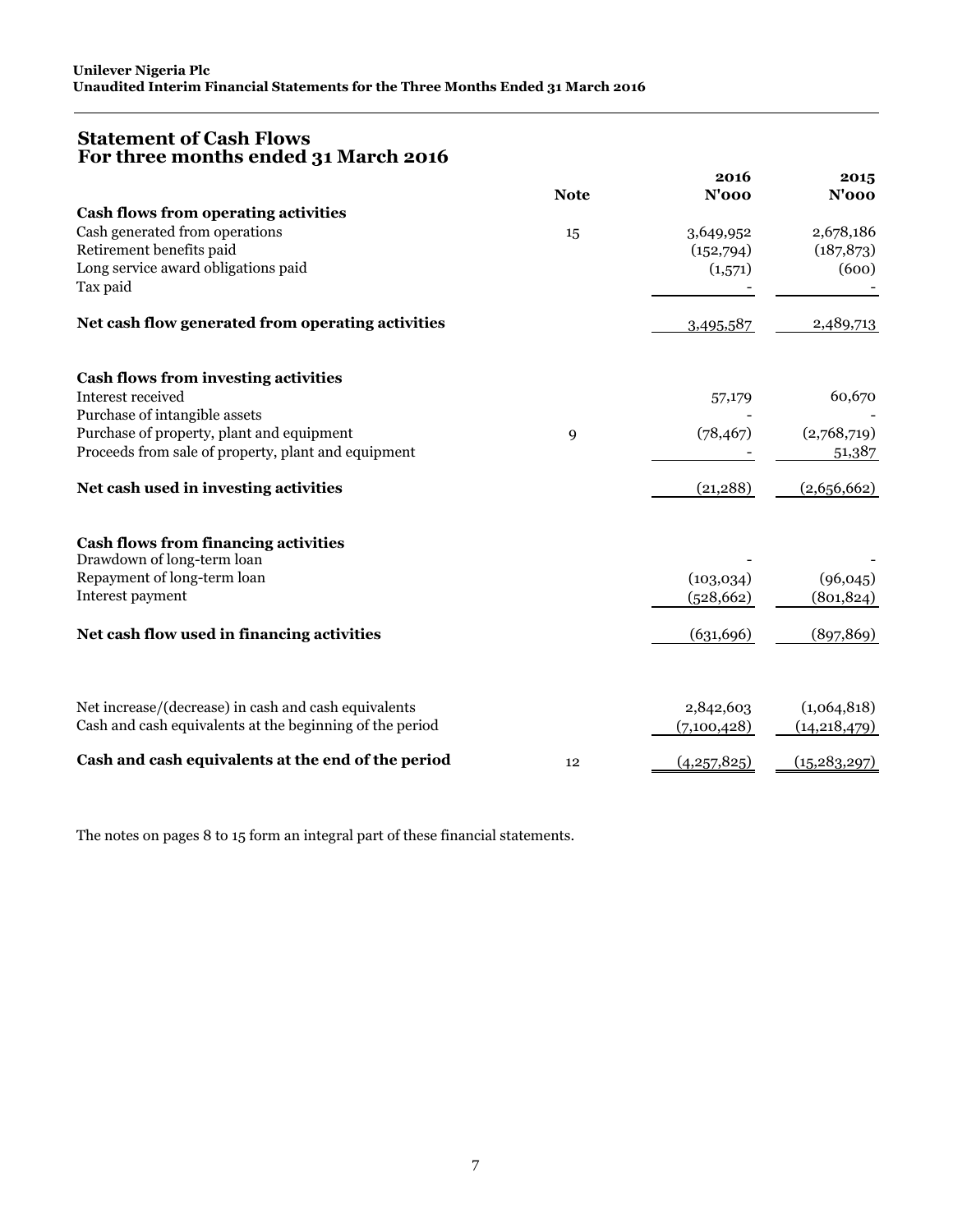| Notes to the financial statements     | Page      |
|---------------------------------------|-----------|
| General information                   | 9         |
| Basis of preparation                  | 9         |
| Significant accounting policies       | 9         |
| Estimates                             | 9         |
| Financial risk management             | $9 - 10$  |
| Segment reporting                     | 11        |
| Marketing and administrative expenses | 11        |
| Income taxes                          | 11        |
| Property, plant and equipment         | 12        |
| Inventories                           | 13        |
| Trade and other receivables           | 13        |
| Cash and cash equivalents             | 13        |
| Trade and other payables              | $13 - 14$ |
| Retirement benefit obligations        | 14        |
| Cash flows from operating activities  | 14        |
| Related party transactions            | 15        |
| Share capital and premium             | 15        |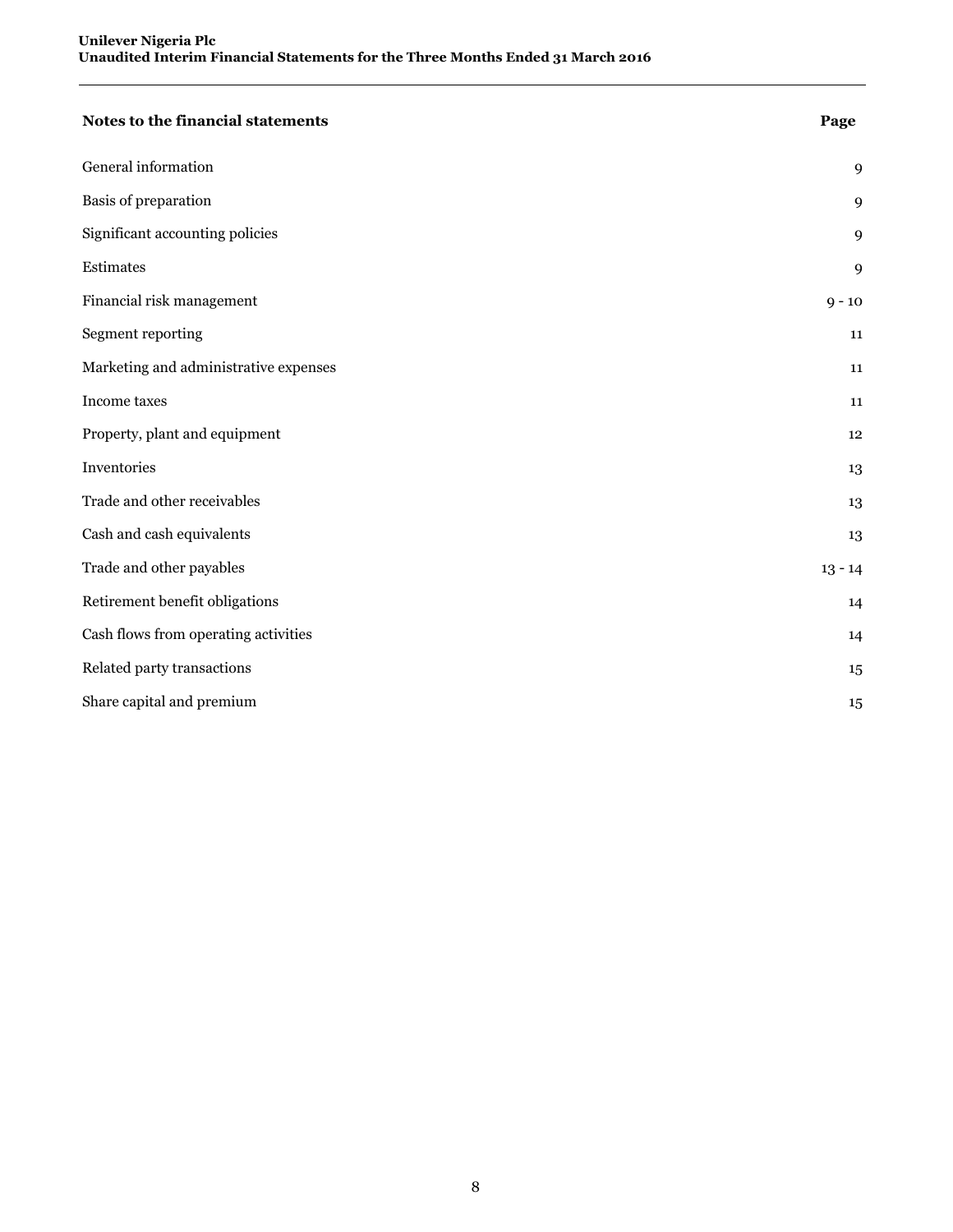### **1. General information**

Unilever Nigeria Plc is incorporated in Nigeria under the Companies and Allied Matters Act 1990 as a public limited liability company and is domiciled in Nigeria. The Company's shares are listed on the Nigerian Stock Exchange (NSE). The Company is principally involved in the manufacture and marketing of foods and food ingredients, and home and personal care products. It has manufacturing plants in Lagos and Agbara.

### **2. Basis of preparation**

These interim financial statements for the three months ended 31 March 2016 have been prepared in accordance with IAS 34, 'Interim financial reporting'. The interim financial statements should be read in conjunction with the annual financial statements for the year ended 31 December 2015, which have been prepared in accordance with IFRS.

### **3. Significant accounting policies**

The accounting policies adopted are consistent with those of the previous financial year.

### **4. Estimates**

The preparation of interim financial statements requires management to make judgements, estimates and assumptions that affect the application of accounting policies and the reported amounts of assets and liabilities, income and expense. Actual results may differ from these estimates.

In preparing these condensed interim financial statements, the significant judgements made by management in applying the group's accounting policies and the key sources of estimation uncertainty were the same as those that applied to the financial statements for the year ended 31 December 2015.

### **5. Financial risk management**

### **Financial risk factors**

Unilever's activities expose it to a variety of financial risks: market risk (foreign exchange risk), credit risk and liquidity risk. Unilever's overall risk management programme focuses on the unpredictability of financial markets and seeks to minimise potential adverse effects on Unilever's financial performance.

Risk management is carried out by a Treasury Department under policies approved by the Finance Director. Unilever's Treasury Department identifies, evaluates and manages financial risks in close co-operation with Unilever's operating units. These policies are mostly Unilever Global Policies adapted for local use.

The condensed interim financial statements do not include all financial risk management information and disclosures required in the annual financial statements; they should be read in conjunction with the company's annual financial statements as at 31 December 2015. There have been no changes in the risk management structure since year end or in any risk management policy.

### **5.1. Financial risk factors**

### *(a) Market risk*

(i) Foreign exchange risk

Unilever is exposed to foreign exchange risk arising from various currency exposures, primarily with respect to the

Euro and USD. Foreign exchange risk arises from future commercial transactions, recognised assets and liabilities.

The company manages this risk mainly by hedging foreign exchange currency contracts. At 31 March 2016, the unhedged financial assets and liabilities amounted to N4.3 billion (2015: N1.3 billion).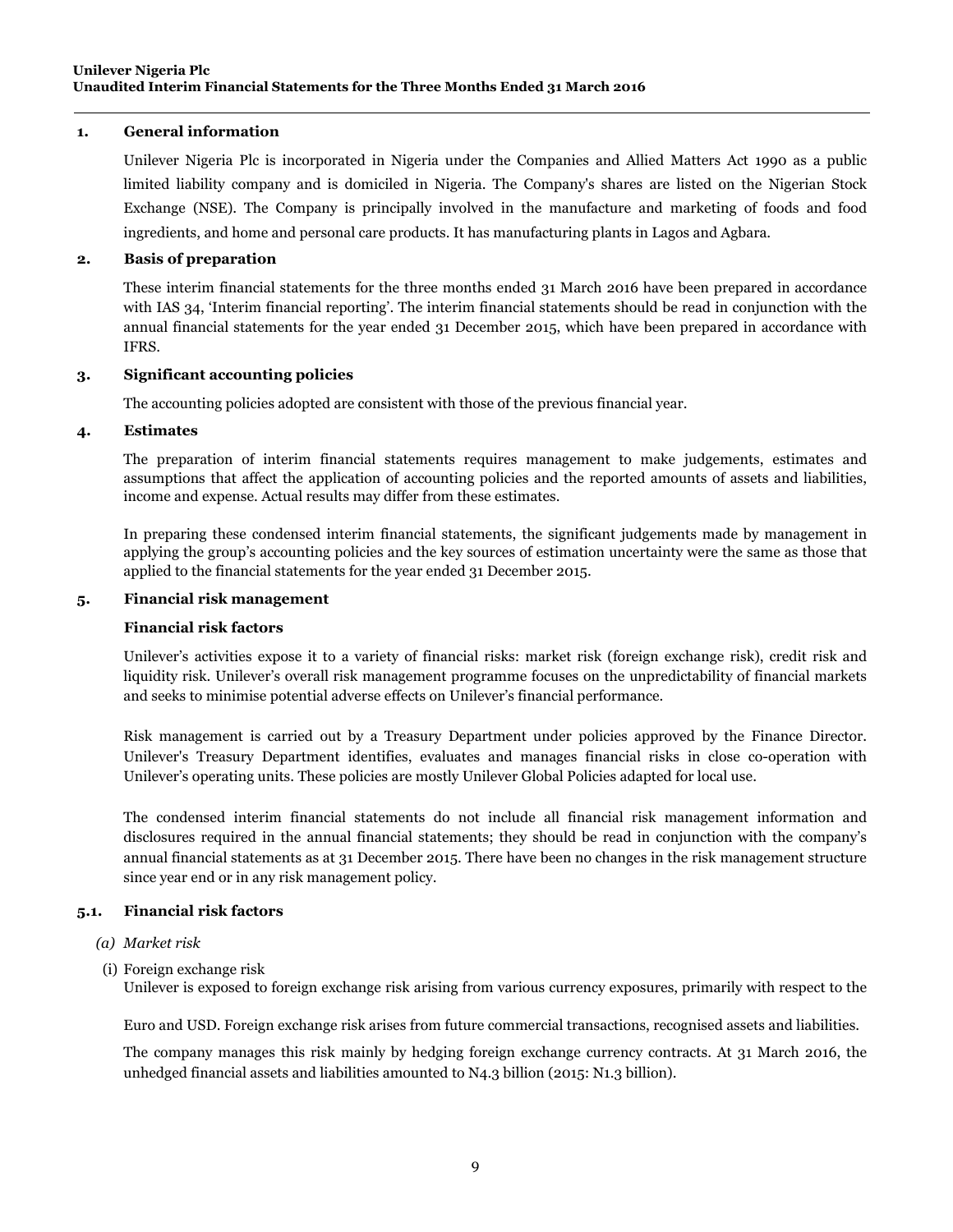#### **5. Financial risk management (continued)**

#### **5.1. Financial risk factors**

(ii) Cash flow and fair value interest rate risk

Unilever's interest rate risk arises from bank overdrafts and bank loans. Overdrafts issued at variable rates expose Unilever to cash flow interest rate risk. Borrowings issued at fixed rates expose Unilever to fair value interest rate risk.

Unilever analyses its interest rate exposure on a dynamic basis. Various scenarios are simulated taking into consideration refinancing, renewal of existing positions and alternative financing. Based on these scenarios, Unilever calculates the impact on profit and loss of a defined interest rate shift. For each simulation, the same interest rate shift is used for all currencies. The scenarios are run only for liabilities that represent the major interest-bearing positions.

The following table shows the split in fixed and floating rate exposures:

|                                                             | 2016<br>$N'$ 000       | 2015<br>$N'$ 000       |
|-------------------------------------------------------------|------------------------|------------------------|
| Fixed rate (bank loans)<br>Floating rates (bank overdrafts) | 5,935,127<br>4,206,779 | 8,017,599<br>4,535,672 |
|                                                             | 10,141,906             | 12,553,271             |

#### *(b) Credit risk*

Credit risk arises from cash and cash equivalents and deposits with banks and financial institutions, as well as credit exposures to wholesale and retail customers, including outstanding receivables and committed transactions. For banks and financial institutions, only parties classified as "International Golden Circle" (preferred choice for the Unilever group) are accepted. Exposure limit with the banks is set at a maximum of N4.7 billion. Risk control assesses the credit quality of wholesale customers, taking into account their financial position, past experience and other factors. Individual risk limits are set based on internal or external ratings in accordance with limits set by the board or external ratings. The utilisation of credit limits is regularly monitored.

Concentration of credit risk with respect to trade receivables is limited, due to the Company's customer base being diverse. Credit terms for customers are determined on individual basis. Credit risk relating to trade receivables is managed by reference to the customers' credit limit, inventory balance, cash position and secondary sales to final consumers.

#### *(c) Liquidity risk*

Liquidity risk is the risk that Unilever will face difficulty in meeting its obligations associated with its financial liabilities. Unilever's approach to managing liquidity is to ensure that it will have sufficient funds to meet its liabilities when due without incurring unacceptable losses. In doing this management considers both normal and stressed conditions. A material and sustained shortfall in our cash flow could undermine Unilever's credibility, impair investor confidence and also restrict Unilever's ability to raise funds.

Where current libilities exceed current assets, the Company seeks to manage its liquidity requirements by maintaining access to bank lending which are renewable annually.

At the reporting date, Unilever held cash in bank was N2.1 billion (2015: N1.5 billion). Unilever also had N4.2 billion overdraft (2015: N6 billion).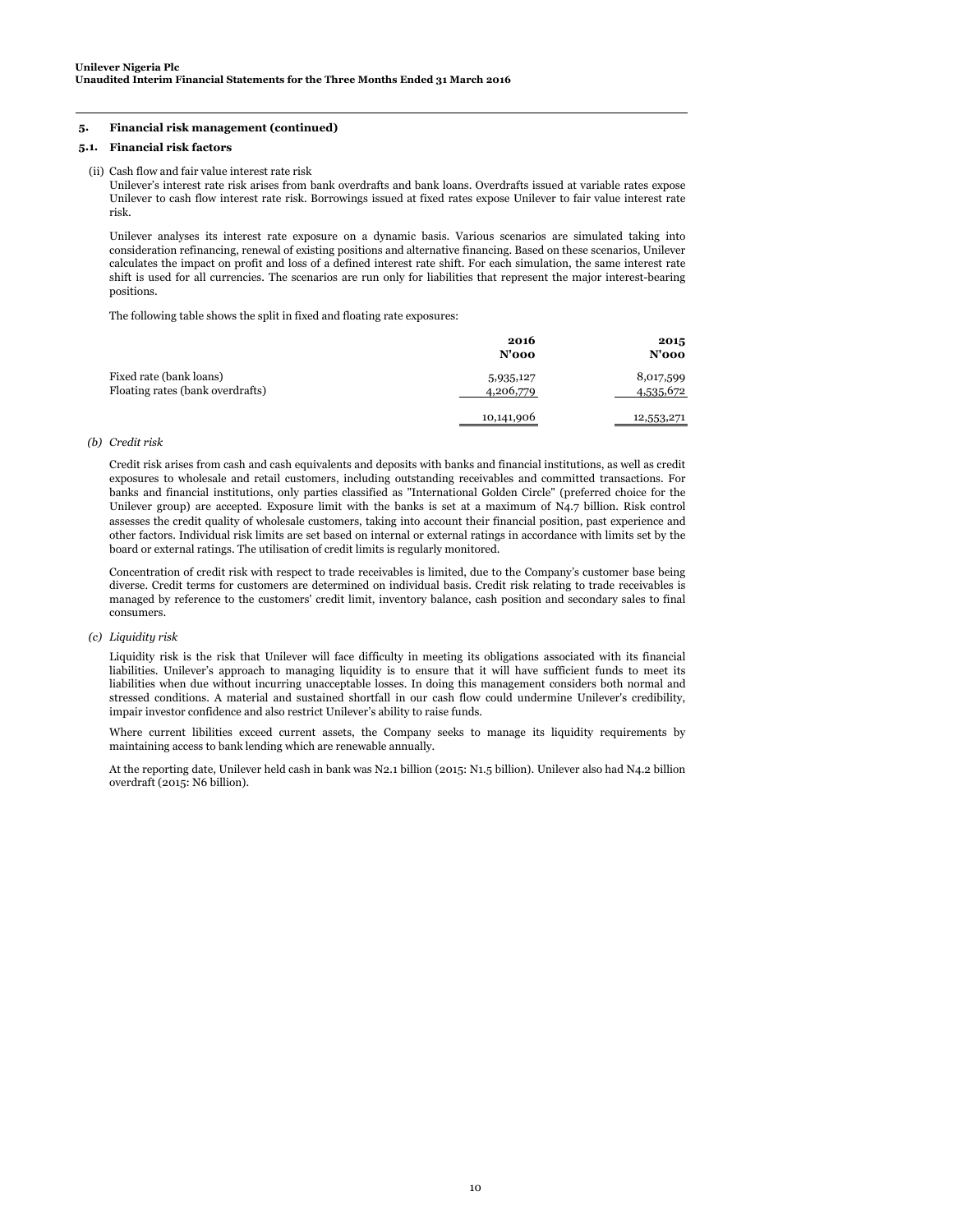#### **6. Segment reporting**

The chief operating decision-maker has been identified as the Leadership Team (LT) of Unilever Nigeria Plc. The Leadership Team reviews Unilever's monthly financial and operational information in order to assess performance and allocate resources. Management has determined the operating segments based on these reports. The Leadership Team consider the business from a product category perspective. Unilever is segmented into Food Products (FP), Personal Care (HC) and Home Care (PC) products.

Foods – including sale of tea, savoury and spreads.

Personal Care – including sale of skin care and oral care products.

Home Care – including sales of fabric care, household cleaning and water purification products.

There are no intersegmental sales and Nigeria is the company's primary geographical segment as it comprises 96% of the company's sales.

The Leadership Team assesses the performance based on operating profits for each operating segment that is reviewed. Total financing (including interest income and expense), income taxes and retirement benefit obligations are managed on an entity-wide basis and are not allocated to operating segments.

 **Food** 

 **Personal** 

| 31 March 2016                                    | rvvu<br><b>Products</b><br>$N'$ 000 | 1 сгэонаг<br>Care<br>$N'$ 000 | <b>Home Care</b><br>$N'$ 000 | Total<br>$N'$ 000        |
|--------------------------------------------------|-------------------------------------|-------------------------------|------------------------------|--------------------------|
| Revenue                                          | 8,612,332                           | 4,397,969                     | 3,771,858                    | 16,782,159               |
| Depreciation and amortisation                    | 999,389                             | 510,347                       | 437,693                      | 1,947,429                |
| Segmental operating profit                       | 982,449                             | 501,697                       | 430,273                      | 1,914,419                |
| Finance income                                   | 29,343                              | 14,984                        | 12,852                       | 57,179                   |
| Finance cost                                     | (280,032)                           | (143,001)                     | (122, 643)                   | (545, 676)               |
| Amortisation of prepaid benefit on employee loan |                                     |                               |                              | (6,620)                  |
| Profit before taxation                           |                                     |                               |                              | 1,419,302                |
| 31 March 2015                                    | Food<br><b>Products</b><br>$N'$ 000 | Personal<br>Care<br>$N'$ 000  | <b>Home Care</b><br>$N'$ 000 | <b>Total</b><br>$N'$ 000 |
| Revenue                                          | 6,998,175                           | 4,680,114                     | 3,232,706                    | 14,910,995               |
| Depreciation and amortisation                    | 263,000                             | 175,885                       | 121,489                      | 560,374                  |
| Segmental operating profit                       | 764,480                             | 511,256                       | 353,141                      | 1,628,877                |
| Finance income                                   | 28,475                              | 19,042                        | 13,153                       | 60,670                   |
| Finance cost                                     | (383, 869)                          | (256,717)                     | (177, 323)                   | (817,909)                |
| Amortisation of prepaid benefit on employee loan |                                     |                               |                              | (6,896)                  |
| Profit before taxation                           |                                     |                               |                              | 864,742                  |
| Turnover over by geographical location           |                                     |                               |                              |                          |

|                              | <b>Domestic</b><br>(within)<br>Nigeria)<br>$N'$ 000 | <b>Export</b><br>(outside)<br>Nigeria)<br>$N'$ 000 | Total<br>$N'$ 000 |
|------------------------------|-----------------------------------------------------|----------------------------------------------------|-------------------|
| 3 Months ended 31 March 2016 | 16,094,341                                          | 687,818                                            | 16,782,159        |
| 3 Months ended 31 March 2015 | 14,538,074                                          | 372,921                                            | 14,910,995        |

The company has 97 customers, and no single customer accounted for more than 10% of the company's revenue.

#### **7. Marketing and administrative expenses**

|                                  | 2016<br>$N'$ 000     | 2015<br>$N'$ 000       |
|----------------------------------|----------------------|------------------------|
| Brand and marketing<br>Overheads | 908,262<br>2,069,940 | 1,321,436<br>1,369,877 |
| <b>Service Fees</b>              | 376,307<br>3,354,509 | 179,977<br>2,871,290   |

#### **8. Income Taxes**

Income tax expense is recognised based on management's estimate of the weighted average annual income tax rate expected for the period. The estimated average tax rate used for the period ended 31 March 2016 is 27% (the estimated tax rate for the three months ended 31 March 2015 was 32%).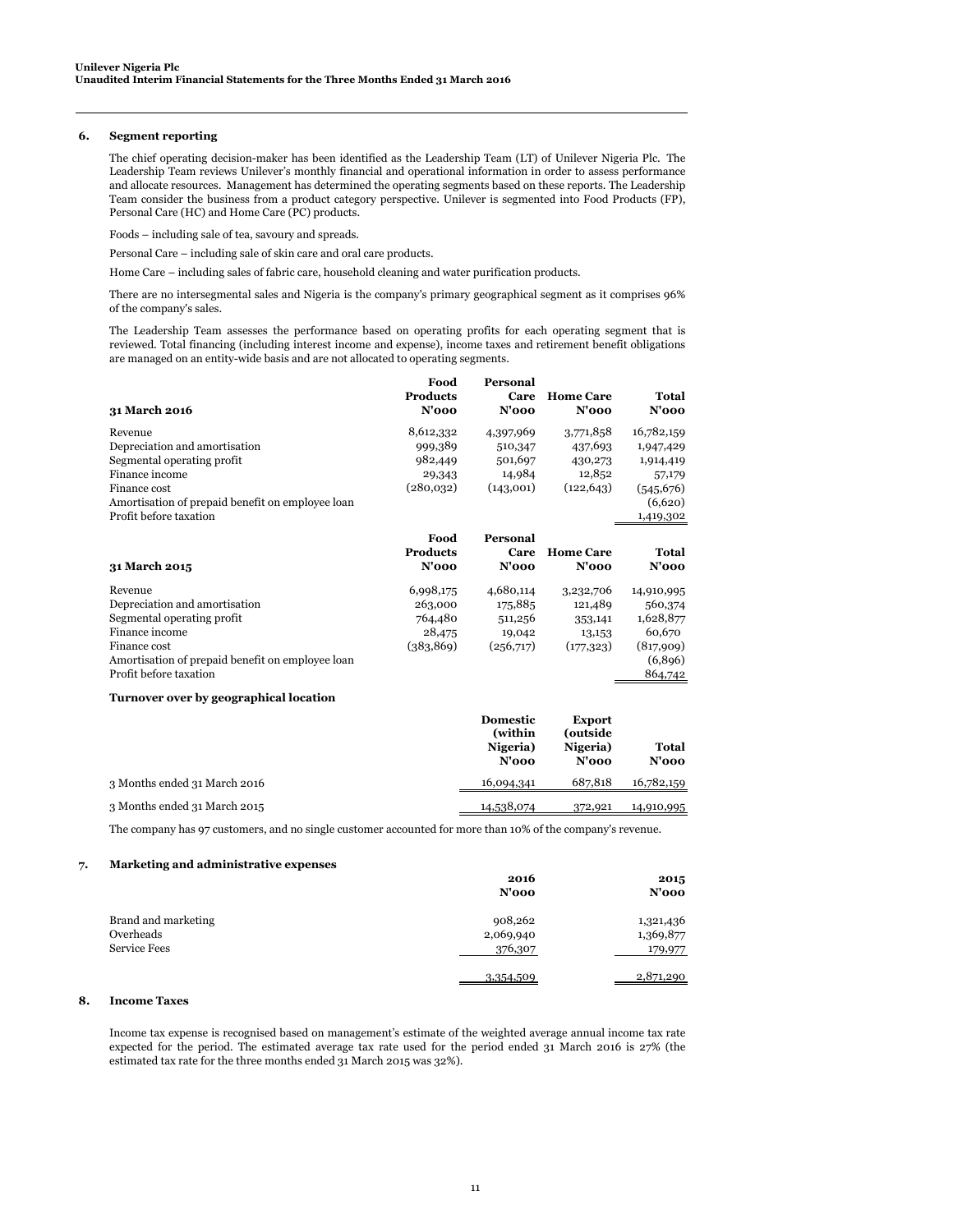### **9. Property, plant and equipment (PPE)**

|                                                  | Capital<br>work-in-<br>progress<br>$N'$ 000 | <b>Lease</b><br>hold<br>land<br>$N'$ 000 | $N'$ 000   | <b>Plant</b><br>and<br><b>Buildings machinery</b><br>$N'$ 000 | <b>Furniture</b><br>and<br>equipment vehicles<br>$N'$ 000 | <b>Motor</b><br>$N'$ 000 | <b>Total</b><br>$N'$ 000   |
|--------------------------------------------------|---------------------------------------------|------------------------------------------|------------|---------------------------------------------------------------|-----------------------------------------------------------|--------------------------|----------------------------|
| Cost                                             |                                             |                                          |            |                                                               |                                                           |                          |                            |
| At 1 January 2015<br>Additions                   | 3,015,302<br>5,068,498                      | 67,615                                   | 7,080,868  | 24,819,535                                                    | 1,163,828                                                 | 828,221                  | 36,975,369<br>5,068,498    |
| <b>Transfers</b>                                 | (6,780,261)                                 | 1,708,200                                | 472,618    | 4,245,509                                                     | 263,195                                                   | 90,739                   |                            |
| Disposals<br>Write off                           | (10, 132)                                   | (21, 872)                                | (98,252)   | (4,917,403)                                                   | (58,341)                                                  | (197,200)                | (5, 293, 068)<br>(10, 132) |
| Reclassification to assets held for<br>sale      |                                             | (20,350)                                 | (326,742)  |                                                               |                                                           |                          | (347,092)                  |
| At 31 December 2015<br>Additions                 | 1,293,407<br>78,467                         | 1,733,593                                | 7,128,492  | 24,147,641                                                    | 1,368,682                                                 | 721,760                  | 36,393,575<br>78,467       |
| <b>Transfers</b><br>Reclassification between PPE | (397, 864)                                  | 3,335                                    | 71,160     | 260,919<br>(2,595)                                            | 62,450<br>2,595                                           |                          |                            |
| heads                                            |                                             |                                          |            |                                                               |                                                           |                          |                            |
| Write off                                        | (1,342)                                     |                                          |            |                                                               | (74)                                                      |                          | (1,416)                    |
| At 31 March 2016                                 | 972,668                                     | 1,736,928                                | 7,199,652  | 24,405,965                                                    | 1,433,653                                                 | 721,760                  | 36,470,626                 |
| Depreciation / impairment                        |                                             |                                          |            |                                                               |                                                           |                          |                            |
| At 1 January 2015                                |                                             | 32,282                                   | 870,805    | 10,359,893                                                    | 299,714                                                   | 581,896                  | 12,144,590                 |
| Depreciation charge for the year                 |                                             | 7,836                                    | 205,063    | 1,465,540                                                     | 124,443                                                   | 103,686                  | 1,906,568                  |
| Impairment charge                                |                                             |                                          |            | 616,712                                                       |                                                           |                          | 616,712                    |
| Reclassification of impairment                   |                                             | 8,146                                    | 174,907    | (183,053)                                                     |                                                           |                          |                            |
| Impairment reversal                              |                                             | (8, 146)                                 | (174, 907) |                                                               |                                                           |                          | (183,053)                  |
| Disposals<br>Reclassification to assets held for |                                             |                                          | (108, 592) | (4,930,603)                                                   | (55,761)                                                  | (189, 524)               | (5,284,480)                |
| sale                                             |                                             | (12, 341)                                | (163, 340) |                                                               |                                                           |                          | (175, 681)                 |
| At 31 December 2015                              |                                             | 27,777                                   | 803,936    | 7,328,489                                                     | 368,396                                                   | 496,058                  | 9,024,656                  |
| Depreciation charge for the period               |                                             | 4,395                                    | 50,170     | 403,886                                                       | 34,464                                                    | 28,421                   | 521,336                    |
| Impairment charge                                |                                             |                                          |            | 665,917                                                       |                                                           |                          | 665,917                    |
| At 31 March 2016                                 | $\overline{a}$                              | 32,172                                   | 854,106    | 8,398,292                                                     | 402,860                                                   | 524,479                  | 10,211,909                 |
| <b>Net book value:</b><br>At 1 January 2015      | 3,015,302                                   | 35,333                                   | 6,210,063  | 14,459,642                                                    | 864,114                                                   | 246,325                  | 24,830,779                 |
| At 31 December 2015                              | 1,293,407                                   | 1,705,816                                | 6,324,556  | 16,819,152                                                    | 1,000,286                                                 | 225,702                  | 27,368,919                 |
| At 31 March 2016                                 | 972,668                                     | 1,704,756                                | 6,345,546  | 16,007,673                                                    | 1,030,793                                                 | 197,281                  | 26, 258, 717               |
|                                                  |                                             |                                          |            |                                                               |                                                           |                          |                            |

*(i) Leasehold land on finance lease*

The Company has non - cancellable finance lease agreements with the Federal Government of Nigeria which was paid once and in advance. There are no finance lease liabilities and no future finance charges to the income statement.

The lease terms are between 50 and 99 years. The following amounts represents owned land where the Company is a lessee under a finance lease:

|                                                               | 2016<br>$N'$ 000      | 2015<br>$N'$ 000      |
|---------------------------------------------------------------|-----------------------|-----------------------|
| Cost – capitalised finance leases<br>Accumulated depreciation | 1,733,593<br>(32,172) | 1,733,593<br>(27,777) |
| Net book value                                                | 1,701,421             | 1,705,816             |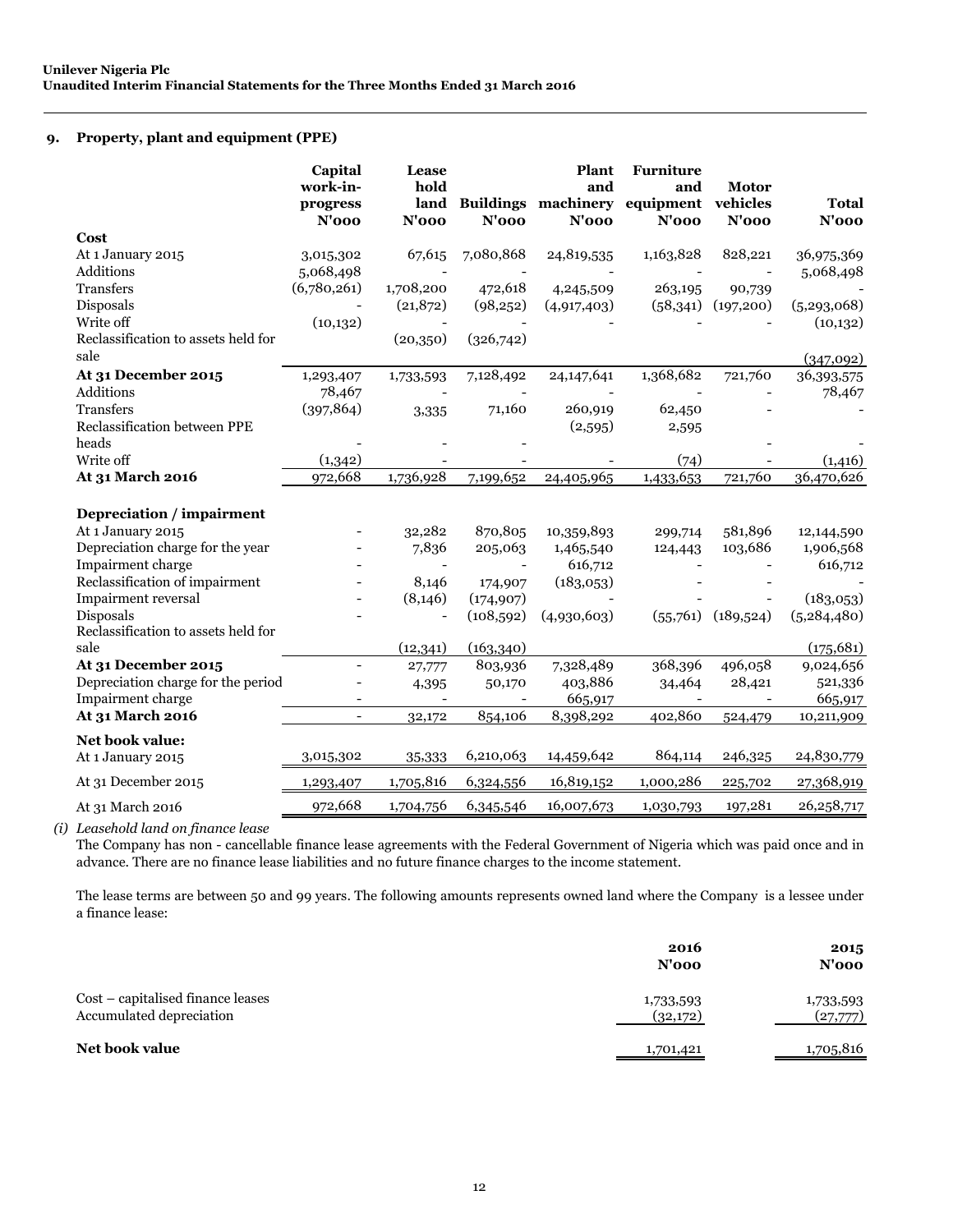### **10. Inventories**

|                                           | 2016<br>$N'$ 000 | 2015<br>$N'$ 000 |
|-------------------------------------------|------------------|------------------|
| Raw and packaging materials               | 2,876,081        | 3,367,044        |
| Work in progress                          | 531,313          | 599,929          |
| Finished goods                            | 620,406          | 1,422,949        |
| Engineering spares and other inventories  | 772,110          | 783,191          |
|                                           | 4,799,910        | 6,173,113        |
| <b>Trade and other receivables</b><br>11. |                  |                  |
|                                           | 2016<br>$N'$ 000 | 2015<br>$N'$ 000 |
| Trade receivables: gross                  | 5,272,720        | 4,174,782        |
| Less impairment                           | (264,580)        | (1,141,523)      |
| Trade receivables: net                    | 5,008,140        | 3,033,259        |
| Advances and prepayments                  | 1,262,232        | 598,881          |
| Unclaimed dividend held with registrar    |                  | 396,665          |
| Other receivables                         | 1,126,913        | 486,720          |
| Due from related parties (Note 16(iii))   | 4,452,387        | 5,627,320        |
|                                           | 11,849,672       | 10,142,845       |

Advances and prepayments include prepaid warehouse rents, insurance premium and advances to vendors.

### **12. Cash and cash equivalents**

|                                                | 2016<br>$N'$ 000           | 2015<br>$N'$ 000           |
|------------------------------------------------|----------------------------|----------------------------|
| Cash at bank and in hand<br>Fixed deposit      | 2,059,743<br>2,889,211     | 1,549,014<br>2,886,230     |
| Cash and bank balances                         | 4,948,954                  | 4,435,244                  |
| Short term bank loan<br><b>Bank</b> overdrafts | (5,000,000)<br>(4,206,779) | (7,000,000)<br>(4,535,672) |
| Cash and cash equivalents                      | (4,257,825)                | (7,100,428)                |

For the purposes of the statement of cash flows, cash and cash equivalents include bank overdrafts and short term bank loan.

### **13. Trade and other payables**

|                                                | 2016<br>$N'$ 000 | 2015<br>$N'$ 000 |
|------------------------------------------------|------------------|------------------|
| Trade payables                                 | 6,273,676        | 6,280,820        |
| Amount due to related companies (Note 16(iii)) | 8,749,450        | 7,618,844        |
| Dividend payable (Note 13(i))                  | 3,262,970        | 3,351,652        |
| <b>Accrued liabilities</b>                     | 732,124          | 1,477,732        |
| Accrued brand and marketing expenses           | 611, 637         | 366,432          |
| Accrued shipping and freight charges           | 611,470          | 692,439          |
| Non trade payables                             | 2,832,542        | 2,754,923        |
|                                                | 23,073,869       | 22,542,842       |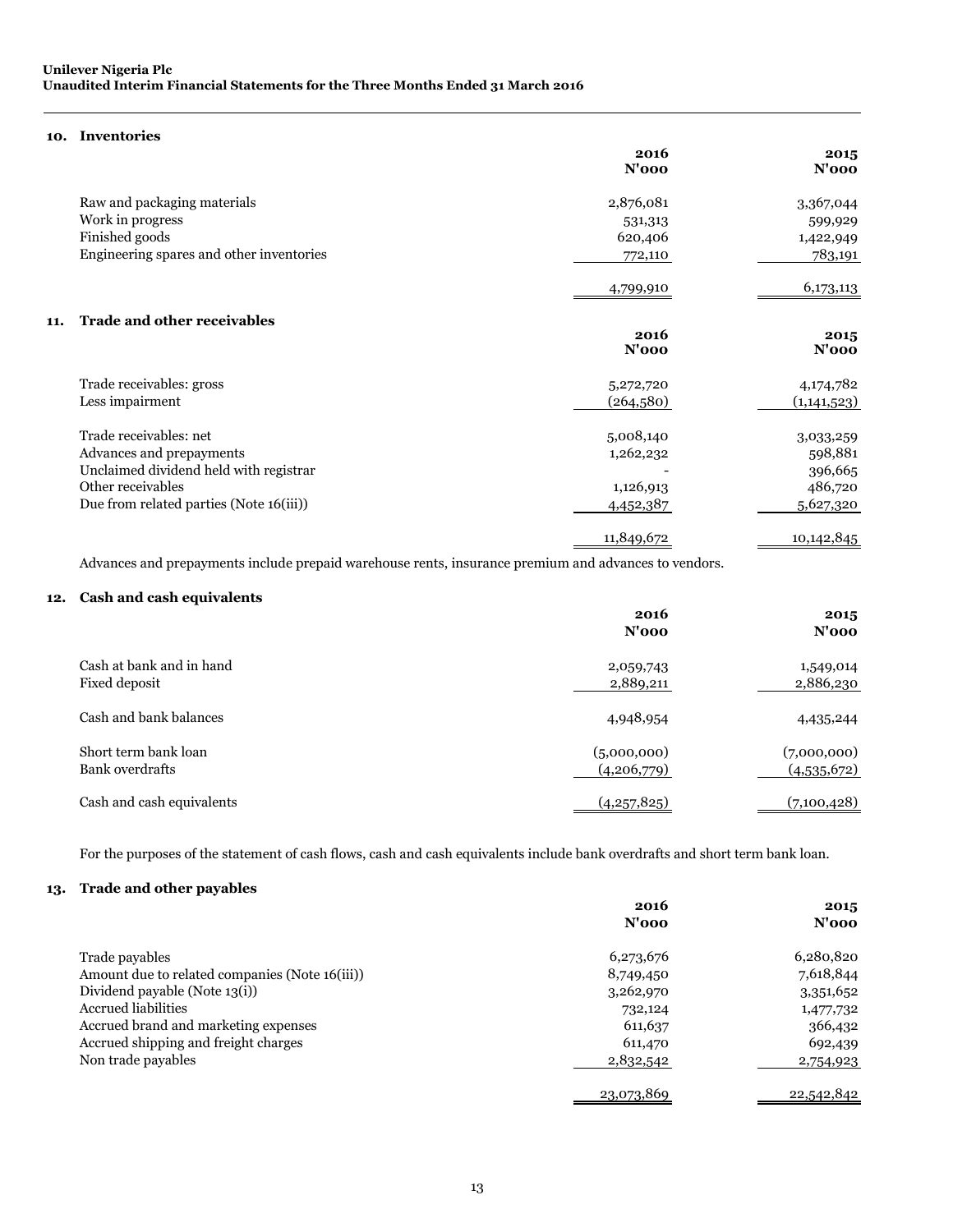### **13. Trade and other payables (continued)**

|     |                                          | 2016<br>$N'$ 000 | 2015<br>$N'$ 000 |
|-----|------------------------------------------|------------------|------------------|
| (i) | Dividend payable                         |                  |                  |
|     | As at 1 January                          | 3,351,652        | 414,560          |
|     | Dividend declared                        |                  | 378,330          |
|     | Dividend paid during the year            |                  | (378,330)        |
|     | Unclaimed dividend with Registrar        |                  | 396,665          |
|     | Dividend claimed                         | (88,682)         |                  |
|     | Unclaimed dividend returned by Registrar |                  | 2,680,840        |
|     | Unclaimed dividend now statute barred    |                  | (140, 413)       |
|     | As at 31 March/31 December               | 3,262,970        | 3,351,652        |

### **14. Retirement benefit obligations**

The amounts recognised in the statement of financial position are determined as follows:

|                                                          | 2016<br>$N'$ 000 | 2015<br>$N'$ 000 |
|----------------------------------------------------------|------------------|------------------|
| Present value of funded retirement benefit obligations   | (1,382,616)      | (1,258,656)      |
| Fair value of plan assets                                | 1,702,878        | 1,549,038        |
| Retirement benefit surplus                               | 320,262          | 290,382          |
| Present value of unfunded retirement benefit obligations | (3,402,871)      | (3,369,353)      |
| Long service award obligations                           | (282, 125)       | (266, 548)       |
| Net liability in the statement of financial position     | (3,364,734)      | (3,345,519)      |

**Net** 

The amounts recognised within the income statement were as follows:

|                                                                                                                                                                                                                                                                                                                                                                                                                                  | <b>Current</b><br><b>Service Cost</b><br>$N'$ 000                                           | <b>Interest</b><br>Cost<br>$N'$ 000 | Total<br>$N'$ 000                                                                              |
|----------------------------------------------------------------------------------------------------------------------------------------------------------------------------------------------------------------------------------------------------------------------------------------------------------------------------------------------------------------------------------------------------------------------------------|---------------------------------------------------------------------------------------------|-------------------------------------|------------------------------------------------------------------------------------------------|
| 3 Months Ended 31 March 2016                                                                                                                                                                                                                                                                                                                                                                                                     | 98,247                                                                                      | 75,334                              | 173,581                                                                                        |
| 3 Months Ended 31 March 2015                                                                                                                                                                                                                                                                                                                                                                                                     | 89,689                                                                                      | 105,578                             | 195,267                                                                                        |
| Cash flows from operating activities<br>15.                                                                                                                                                                                                                                                                                                                                                                                      | 2016<br>$N'$ 000                                                                            |                                     | 2015<br>$N'$ 000                                                                               |
| Profit before tax                                                                                                                                                                                                                                                                                                                                                                                                                | 1,419,302                                                                                   |                                     | 864,742                                                                                        |
| Adjustment for non-cash items:<br>- Depreciation of fixed assets<br>- Impairment charge<br>- Assets write off<br>- Amortisation of intangible assets<br>- Profit on disposals on fixed assets<br>- Finance income<br>- Finance expense<br>- Net charge in retirement benefit obligations<br>- Change in employee loan receivable<br>- Long service award obligations<br>- Other employee benefits<br>Changes in working capital: | 521,336<br>665,917<br>1,342<br>58,462<br>(57,179)<br>545,676<br>156,433<br>29,777<br>17,149 |                                     | 502,097<br>2,990<br>58,279<br>(50, 690)<br>(60, 670)<br>817,909<br>169,717<br>23,962<br>25,549 |
| - Increase in trade and other receivables                                                                                                                                                                                                                                                                                                                                                                                        | (1,706,827)                                                                                 |                                     | (1,575,614)                                                                                    |
| - Decrease in inventory<br>- Increase in trade and other payables<br>- Decrease in other non-current assets                                                                                                                                                                                                                                                                                                                      | 1,373,203<br>531,027<br>94,334                                                              |                                     | 945,207<br>698,035<br>256,673                                                                  |
| Cash flows generated from operating activities                                                                                                                                                                                                                                                                                                                                                                                   | 3,649,952                                                                                   |                                     | 2,678,186                                                                                      |